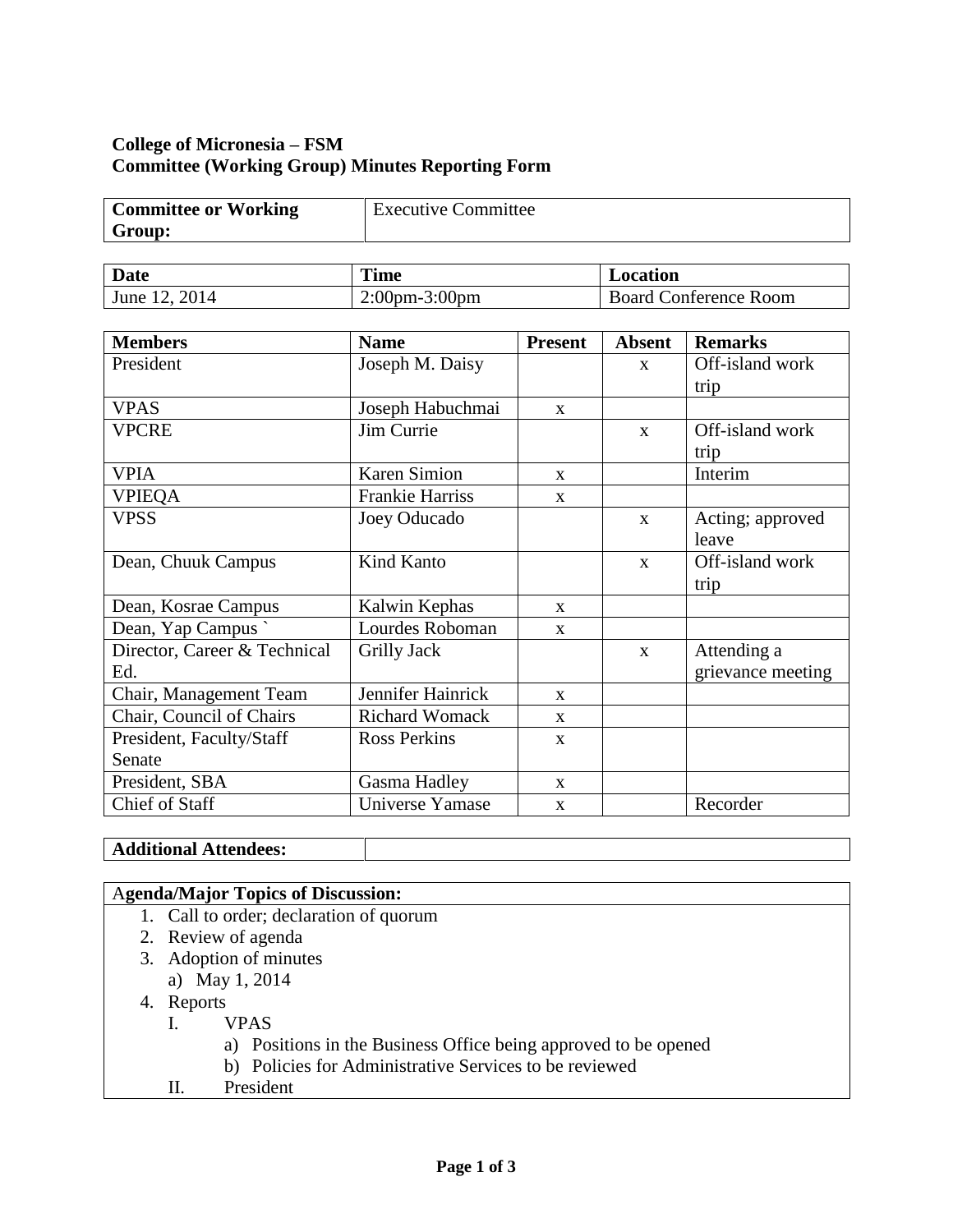## a) Memo-Request to Fill Vacant Positions

## **Discussion of Agenda/Information Sharing:**

- 1. Call to order; declaration of quorum- cleared
- 2. Review of agenda- cleared
- 3. Adoption of minutes
	- a) May 1, 2014- President of FSS moved for adoption and Chair of CoC seconded
- 4. Reports
	- I. VPAS
		- a) Positions in the Business Office were approved to be opened- These positions are being reflected in the President's memo to the executive committee. The memo needs to be edited to be consistent with the number of vacant positions at each campus site.
		- b) Policies for Administrative Services to be reviewed- 4 Administrative Services policies will be shared electronically for review for next EC's meeting for endorsement.
	- II. President

a) Memo- Request to Fill Vacant Positions- Memo is presented to EC for what positions have been approved by cabinet and will be advertised.

### **Comments/Upcoming Meeting Date & Time/Etc.:**

- Chair of CoC suggest moving art instructor position from education division to music and fine arts division. This discussion will be brought to the committees.
- Chair of CoC inquired about the acting position in the administration. This concern will be on hold until the President returns, as this concern hasn't been discussed at cabinet meetings.

#### **Handouts/Documents Referenced:**

- June 12, 2014, agenda
- $Max 1, 2014, EC minutes$
- President's memo
- VPAS' 4 policies for review

#### **College Web Site Link:**

.

**Prepared by:**  $\vert \text{COS} \vert$  **Date Distributed:** June 17, 2014

#### **Approval of Minutes Process & Responses:**  $\blacksquare$

Submitted by:  $|\text{Date Submitted:}|$ 

**Summary Decisions/Recommendations/Action Steps/Motions with Timeline &**